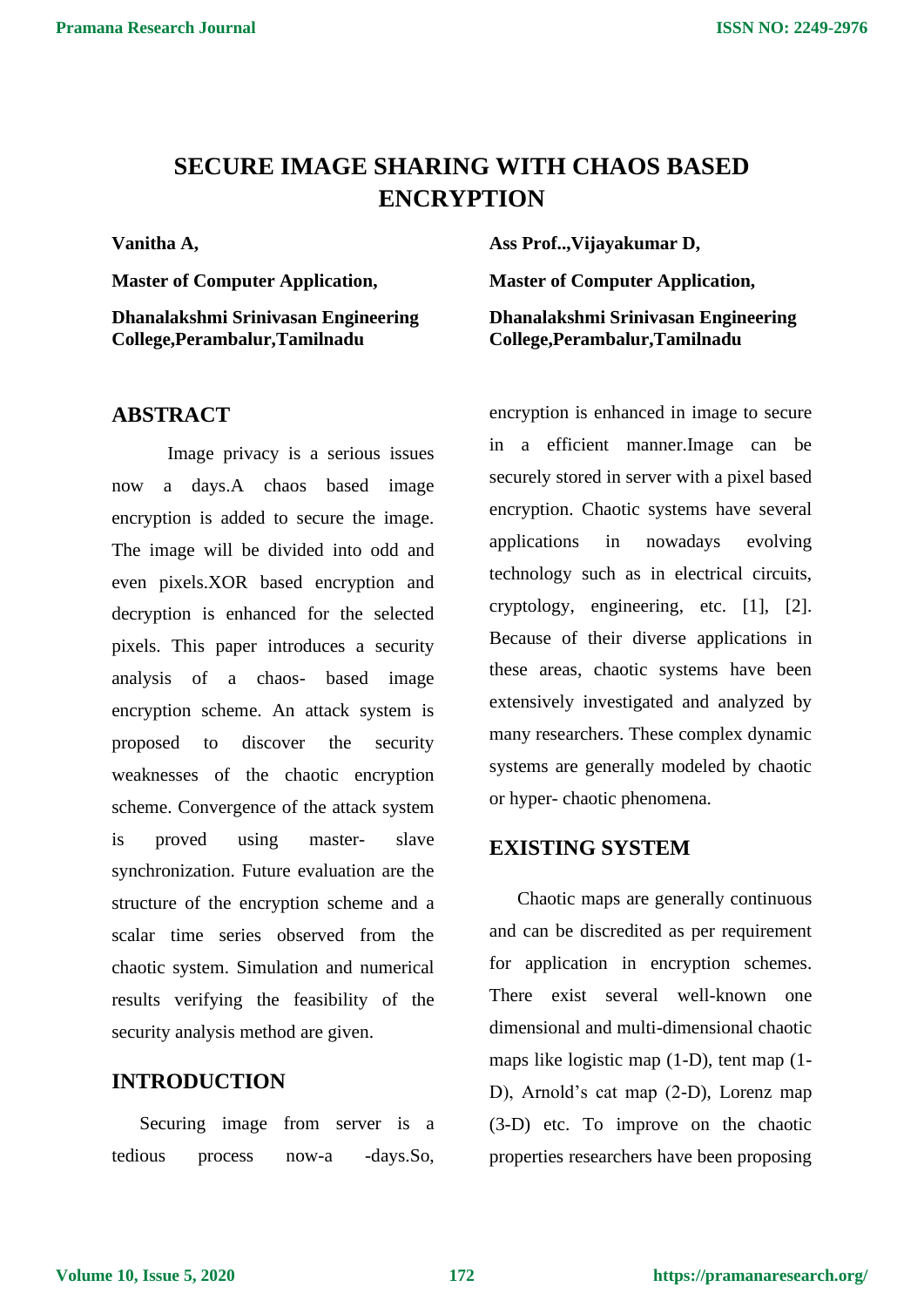improvements in chaotic maps or hybridization of more than one chaotic maps to create new chaotic maps with enhanced properties. Thus the chaotic maps has been placed with a two types of pixel division is employed. The pixels are divided as odd pixel and even pixel with a chaotic map implementation. A probabilistic based cipher is implemented with the encryption and protection of the 2D image. This paper describes how such an even-odd encryption. The even and odd number of pixel is added by the pixel division methodology where the image can be splits and add to the distributed storage as multiple shares and the shares get encrypted. Thus the implementation system provides a resistance over the statistical attacks. The encryption placed as the AES based encryption system where the key based enhancement is produced. Thus the encryption reduces the security attacks over the third party attacks over the server. The accuracy of the encryption and the protection against the third party access and the attacks is high.

# **DISADVANTAGES**

• Encryption and decryption time changes according to the dimension of the image.

- Need large key space to encrypt the image and to resist against brute force Attack.
- If any bit is altered then the encryption scheme will be different.
- Both odd and even pixel image need to be encrypted.
- Only brute force attack and statistical attack can be reduced.

#### **PROPOSED SYSTEM**

Picture encryption utilizing change is picking up its notoriety over common encryption plans like AES, DES, RSA etc., due to its tall security, less time complexity utilizing sensible computational overheads. Mainly chaotic capacities are utilized in stage based procedures to characterize a grouping, based on which the pixels or bits of a picture are permuted. In parallel, investigates are too carried out to define permutation utilizing non chaotic methods. In this paper, a novel non-chaotic picture encryption technique is proposed. The properties of cyclic bunch are utilized as the spine of the proposed strategy and using these properties a few sequences/permutations are characterized. These changes are utilized for row/column level change of pixels and bit-level stage. Iterative pixel expansion operation with bit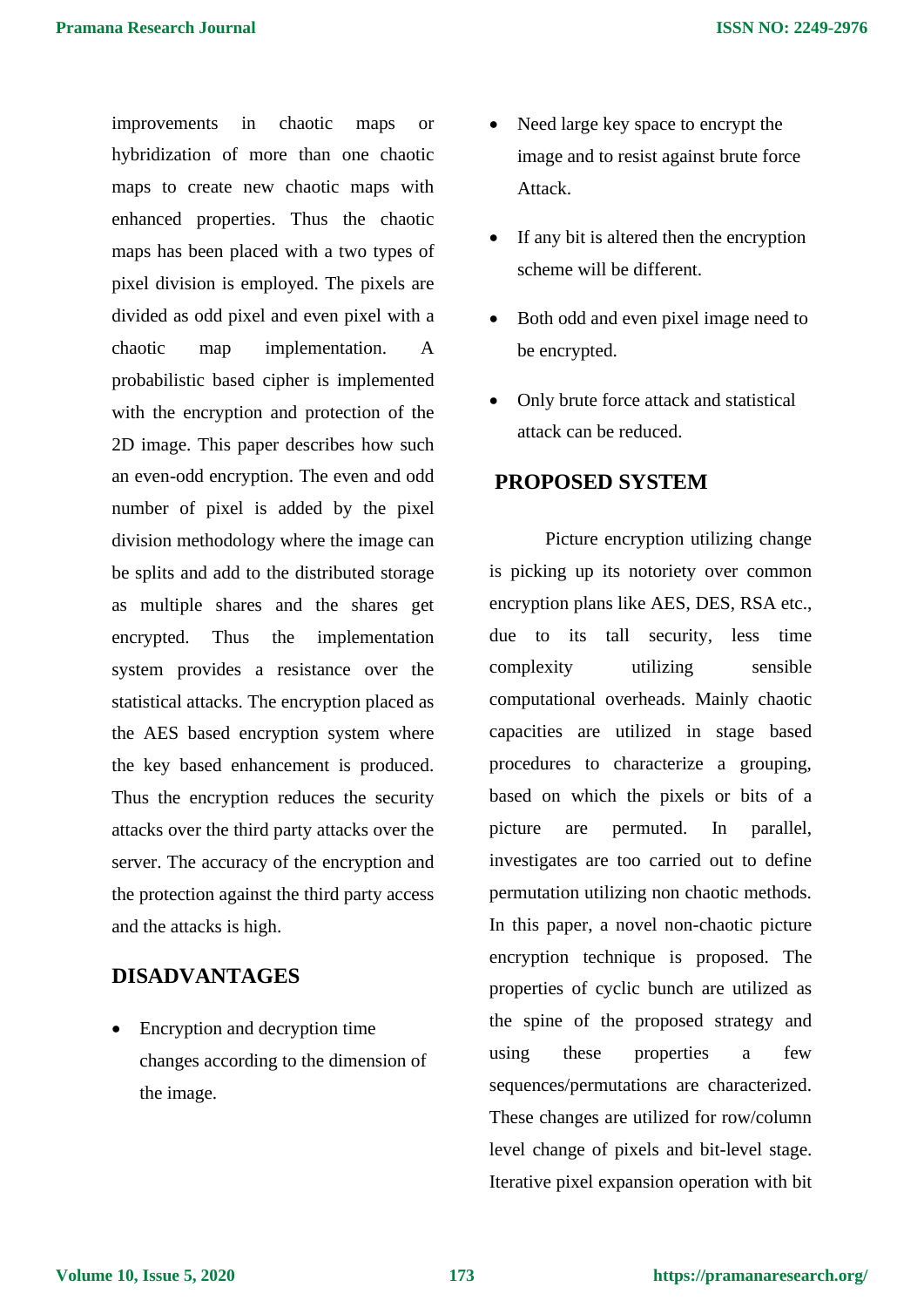shifting using a 'Transform array' changes the pixel esteem of the bit permuted picture. Test comes about show that the proposed conspire is secure against measurable and vary. The steps are followed as two phase: confusion and diffusion phase later carried by the XOR encryption algorithm. The process carried out with two diffusion where BLP and BLT which adds more secured accuracy to the image. In confusion stage the pixels are repositioned and diminish the relationships among the pixels. But, the histogram remains same as the unique picture and thus there's a chance to figure the initial picture from the histogram. In dissemination stage, more security is suggested utilizing Bit level Change and Bit level Transformation. This stage moreover guarantees that a slide adjustment in unique picture comes about a totally distinctive encrypted image. These bit level operations are outlined with the assistance of produced permutation by the cyclic gather. Test comes about on a few standard images are very palatable. In this work, the standard measurements and tests are utilized to degree the security and vigor of the proposed method. Proposed strategy gives way better comes about in most of the cases while comparing with a few existing techniques.

## **ADVANTAGES**

- Differential attacks can be overcome by the proposed system
- The execution of the proposed method is very great compared with the existing strategies
- The image will be restored without any distortion
- This helps one to securely safeguard the image from unknown attacks.

# **SYSTEM ARCHITECTURE**



# **Various organizations define systems architecture in different ways, including:**

An allocated arrangement of physical elements which provides the design solution for a consumer product or life-cycle process intended to satisfy the requirements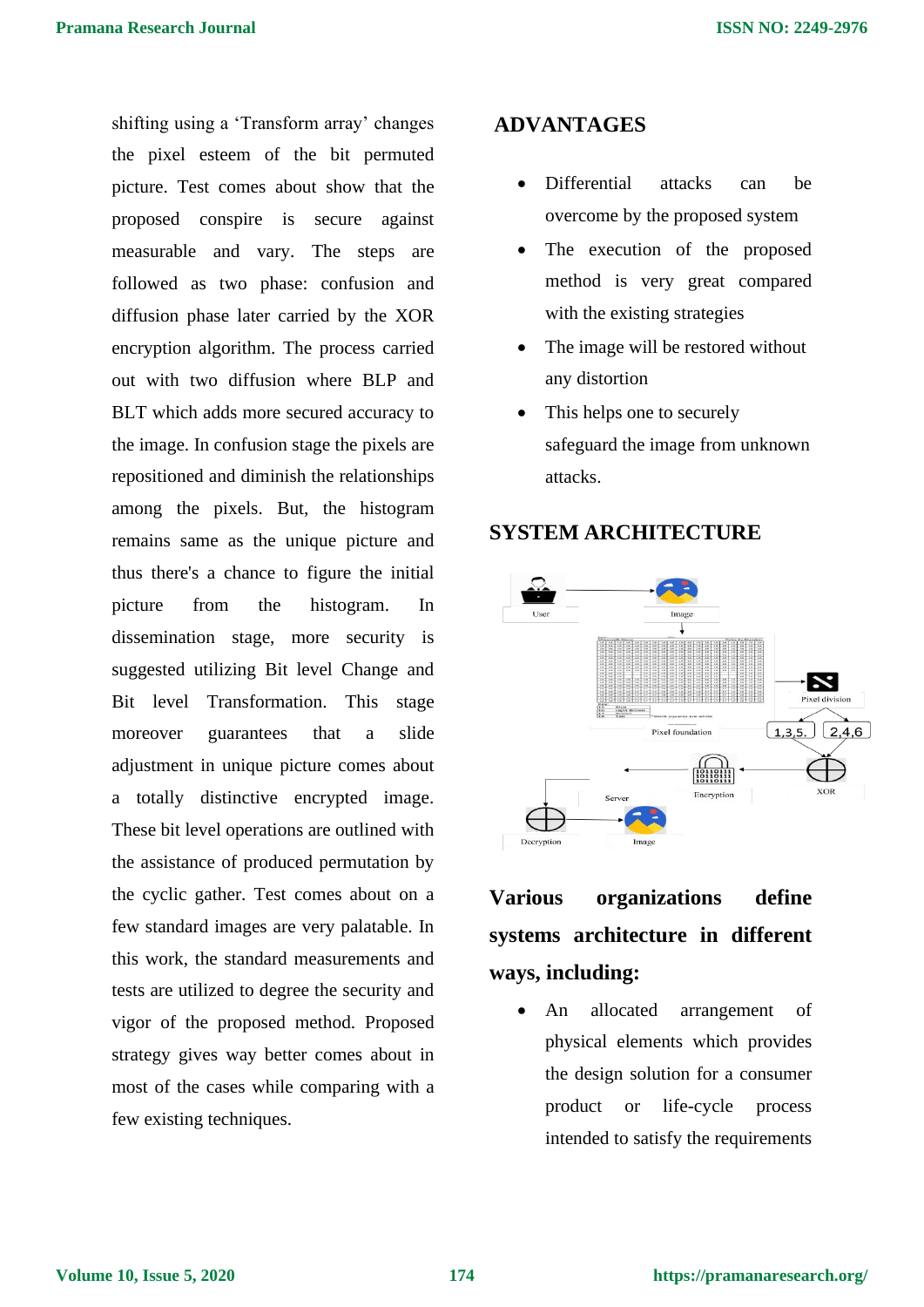of the functional architecture and the requirements baseline.

- Architecture comprises the most important, pervasive, top-level, strategic inventions, decisions, and their associated rationales about the overall structure (i.e., essential elements and their relationships) and associated characteristics and behavior.
- If documented, it may include information such as a detailed inventory of current hardware, software and networking capabilities; a description of longrange plans and priorities for future purchases, and a plan for upgrading and/or replacing dated equipment and software.

| <b>8</b> Nonchaos Encryption<br>– X |      |
|-------------------------------------|------|
| <b>Nonchaos Encryption</b>          |      |
|                                     |      |
|                                     |      |
|                                     |      |
|                                     |      |
|                                     |      |
|                                     |      |
| Select                              | Next |
|                                     |      |
|                                     |      |



## **CONCLUSION**

An encrypted image with confusion diffusion pixels.The encrypted image needs a restoration of intensity level and the correlated values to be placed.This helps one to securely safeguard the image from unknown attacks.Thus a secure image transfer is achieved using this non chaos based implementation.In propose a security analysis method for chaotic encryption schemes. An attack system is introduced to discover the security weaknesses of the chaos-based image encryption system and its convergence is proved using master- slave synchronization scheme. Although the only information available are the structure of the chaos-based encryption scheme and a scalar time series observed from the target chaotic system, identical synchronization of target and attack systems is achieved and hence output bit